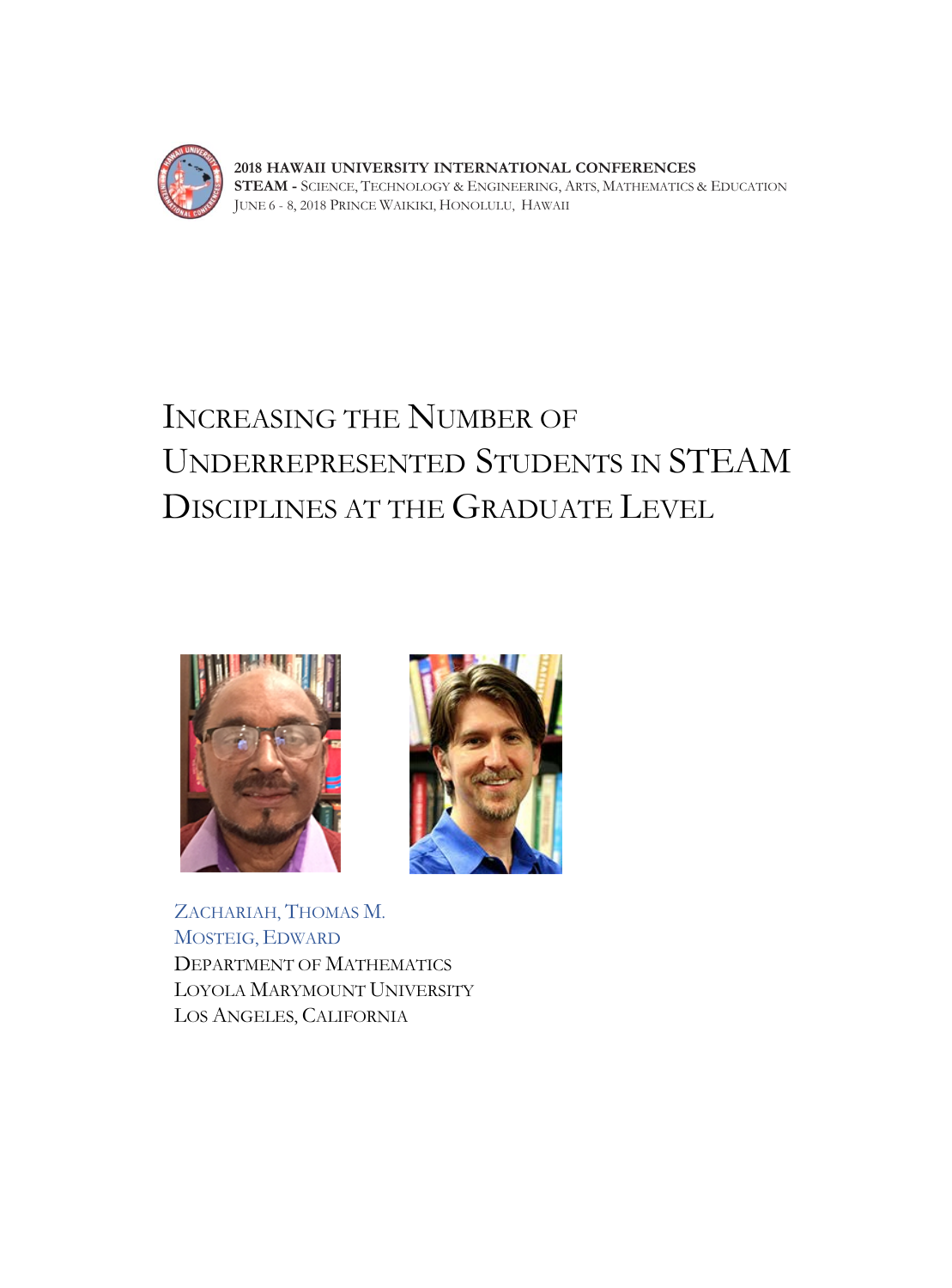Dr. Thomas M Zachariah Dr. Edward Mosteig Department of Mathematics Loyola Marymount University Los Angeles, California

# **Increasing the Number of Underrepresented Students in STEAM Disciplines at the Graduate Level**

#### **1. Introduction**

The McNair Scholars Program at Loyola Marymount University (LMU) is one of more than 150 so-named programs federally-funded by the U.S. Department of Education and has the overarching goal of increasing the number of graduate degrees awarded to students from underrepresented segments of society. In this paper, we will give an overview of the various components of the program at LMU and will address the rewards and challenges of the program at multiple levels.

## **2. Background**

The LMU McNair Scholars Program provides the structure necessary to sustain a support system for a qualified group of first generation, low-income, and underrepresented participants. The program comprises of McNair Scholars, their families, and the *LMU McNair Team*. Each academic year, we identify and address the higher education needs of 26 first-generation, lowincome and underrepresented undergraduates in STEAM disciplines who are interested in attending graduate school. The target population consists of students who meet the low-income criterion as per TRIO guidelines and are first-generation college students. The program also targets students who are underrepresented minorities in higher education, though non-minorities are included if they are both low-income and first-generation per  $TRIO<sup>1</sup>$  guidelines.

#### **3. LMU McNair Scholars Program Structure**

LMU McNair targets the sophomore class and incoming junior transfer students to identify a pool of program candidates. This target population is recruited from the LMU Frank R. Seaver College of Science and Engineering (SCSE), which has 100% STEM majors, and students majoring in Economics, Political Science, Psychology, and Sociology in the Bellarmine College of Liberal Arts (BCLA). An effort is made to ensure a gender-balance so as to also address the issue of women underrepresentation in STEM.

<sup>&</sup>lt;sup>1</sup> The Federal TRiO Programs (TRiO) are federal outreach and student services programs in the United States designed to identify and provide services for individuals from disadvantaged backgrounds.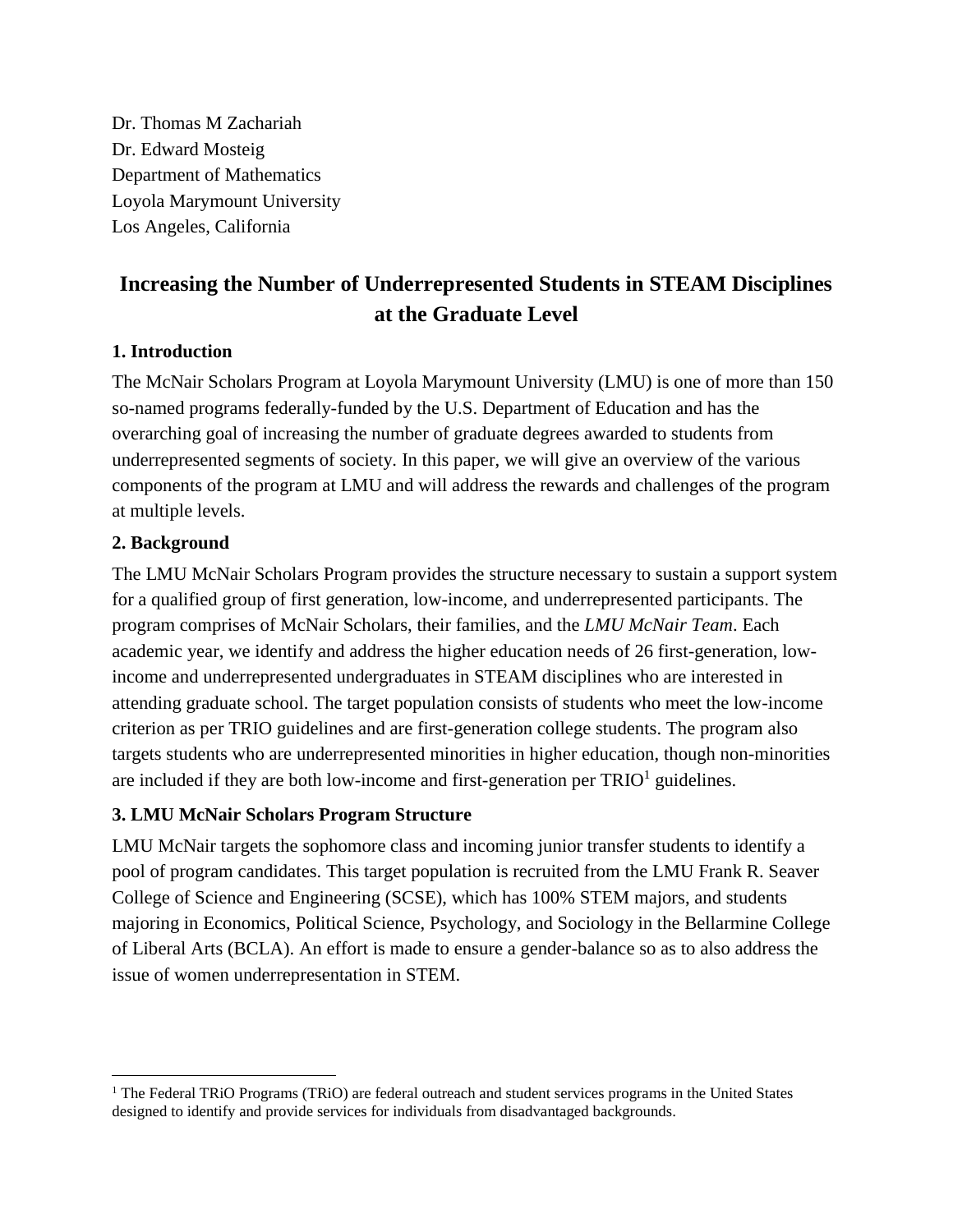# **3.a. STEM Focus**

The LMU McNair program incorporates ideas and methodologies designed to increase the number and proportion of students prepared for graduate study in STEM. Our program recruits academically talented, dedicated STEM students from LMU's diverse student body. To ensure the baccalaureate graduation and future doctoral success of the STEM students it serves we use the following strategies.

Student support: The collaborative interactions of the Director, McNair Scholars, Faculty Mentors, the Research Advisors, and the rest of the McNair Team yield personalized and improved advising for McNair Scholars in the STEM fields and direct them into rigorous coursework and experiences that prepare them for research. The engagement of the scholars in the two-year McNair seminar brings together STEM students as an academic community, thus helping them build a peer network that can push them to graduate school and a career in STEM. The promotion of opportunities to attend regional and national conferences, present research, and interact and network with peers and faculty from other campuses, promotes their growth as scholars in their STEM discipline. Moreover, LMU McNair educates scholars' families about the importance and benefits of pursuing post-baccalaureate education, and these family members in turn become supportive partners in their children's pursuit of STEM graduate degrees and careers.

Undergraduate research: McNair Scholars engage in research, collaborating directly with active scientists both at LMU and other institutions, companies or agencies. This provides the scholars with a supportive and encouraging environment in which to conduct STEM research and envision themselves as scientists. More details about the research component is provided in section 3.c.

Faculty: Faculty Mentors and Research Advisors are all full-time LMU faculty, most of whom come from groups underrepresented in STEM, including women, and some of whom are former McNair Scholars themselves. They work one-on-one with McNair Scholars, and these close interactions allow for development of student talent in STEM.

McNair seminar: A carefully designed 4-semester McNair seminar class, as described below, develops students to STEM researchers. The scholars' close interactions with the full-time, tenured or tenure-track faculty on the McNair Team, places them in a supportive environment as they grow in STEM.

#### **3.b. Personnel and Interactions**

The McNair Scholars Program at LMU is comprised of a team consisting of a Director, a Program Coordinator, graduate assistants, faculty research advisors, faculty academic mentors and an advisory board that provides support for our 26 scholars. Student support is provided through complementary and synchronized efforts between all divisions of the program.

However, the Director is central to the program and is directly responsible for all aspects of the program ranging from budgetary issues to guiding students throughout their academic journey.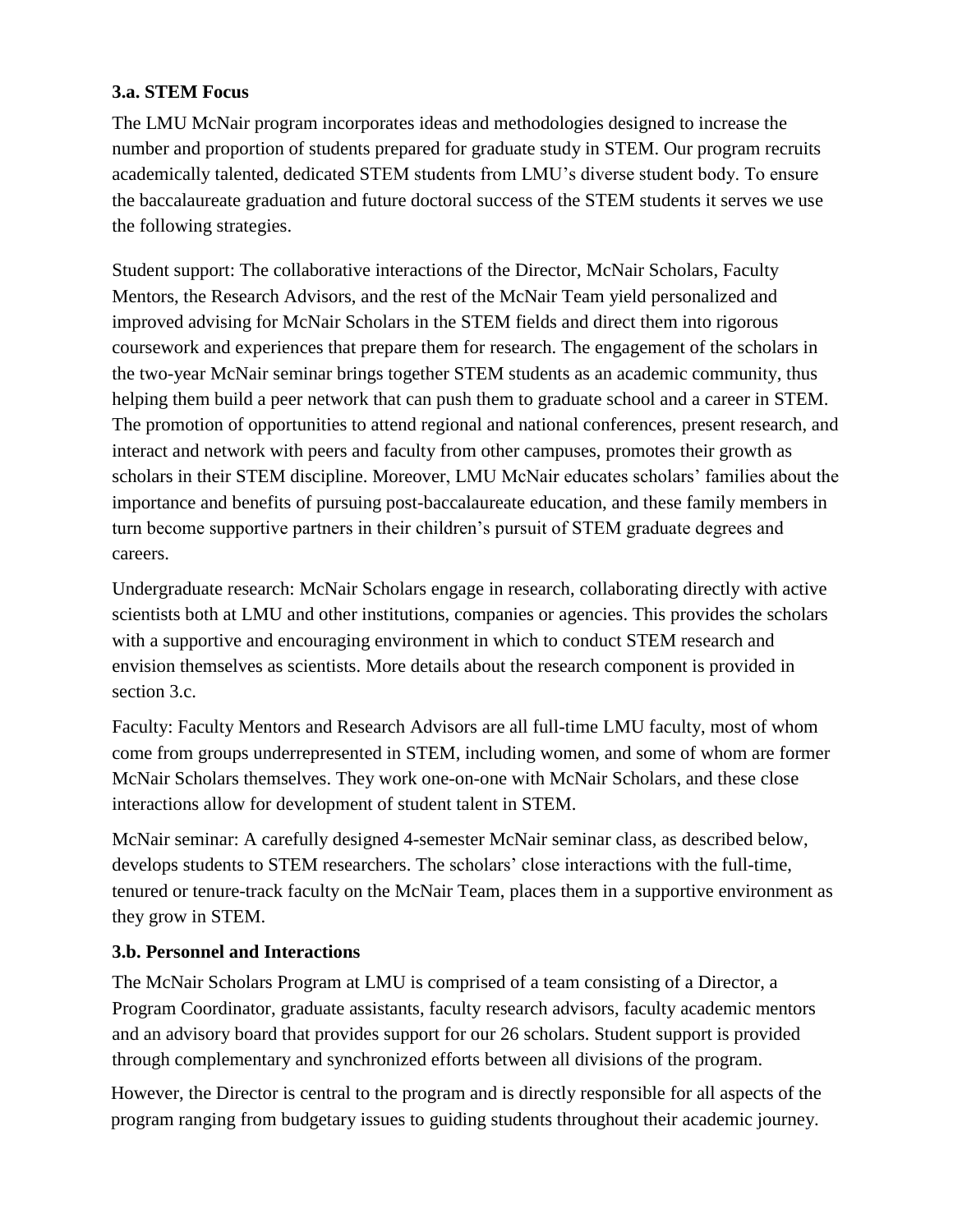The primary responsibility of the Program Coordinator is to ensure that administrative matters are coordinated and executed in a timely fashion. That said, our Program Coordinator has engaged with the students and support faculty and staff in a way that has become more directly integral to the students' success. Our Program Coordinator has an understanding of the research conducted by the students and keeps a pulse on their overall academic and personal activities. In addition, the Program Coordinator is directly responsible for communicating with, and designating tasks to, the graduate assistants. Without the support of these additional team members, it would be impossible for the Director to carry out all the tasks required to ensure a thriving program. For example, we often have 26 scholars who are simultaneously putting the final touches on research posters that they will be taking with them to conferences. They are required to send digital versions of these posters to the McNair team so that the Program Coordinator can arrange to have them printed. Despite the fact that the posters should have been properly handed over by the students to their research advisors for proper vetting, there are often cosmetic, structural and substantive issues that must be addressed. At this juncture, the labor is divided, and the entire team, including the Director, Program Coordinator and the graduate students thoroughly review the posters with the scholars one-on-one, often over a very short twoto three-day period.

Membership on the advisory board includes faculty members and administrators who have a significant knowledge about the opportunities and challenges encountered by students from underrepresented backgrounds in STEAM fields as well as individuals who have a solid understand of current research trends. The advisory board guarantees the inclusion of fresh ideas, which is of particular importance since the landscapes of research programs in both academic and professional settings are constantly evolving.

#### **3.c. Focus on Research**

Preparing undergraduates for doctoral studies through involvement in research and other scholarly activities is at the heart of the program. Although we provide a significant amount of preparation and support in helping students create strong graduate school applications, the emphasis of the program is really on ensuring continued student success after matriculation into graduate school. To this end, we prepare our students for a research-driven academic experience so that they have an understanding of the rigors and culture of graduate school.

Research is emphasized through multiple modes, including the promotion of undergraduate research experiences, discussions of methodology in the classroom, and conference preparation. The Director often communicates with research advisors, both on and off campus, regarding student progress. However, in order to promote self-efficacy, the team will help the scholars understand how to maximize the benefits of a research experience, guiding them through issues ranging from communicating with research advisors to identifying sources of funding.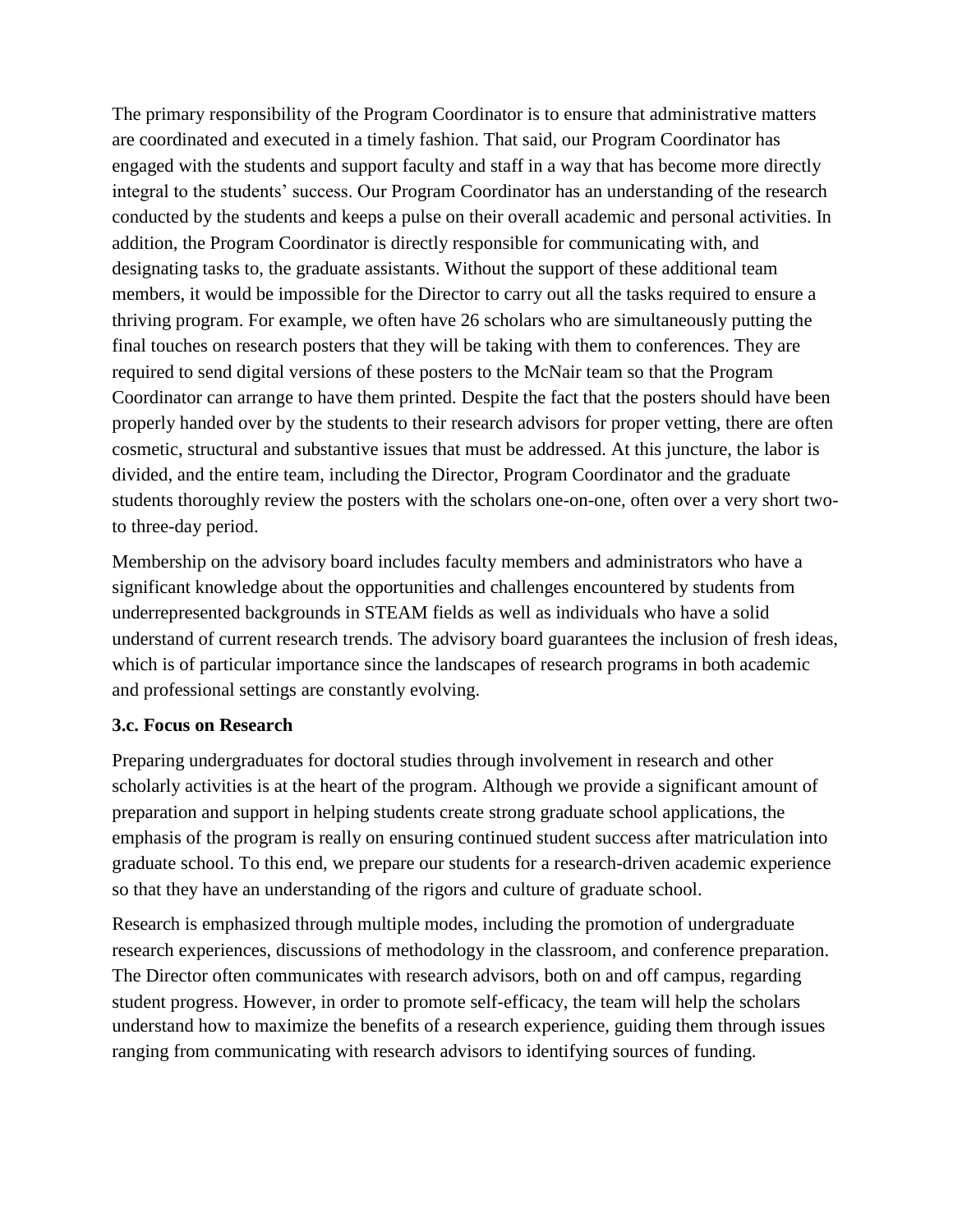#### **3.d. One-Unit Seminar Class**

The Program Director designs and teaches the McNair one-unit weekly seminar courses offered each semester. During the fall of junior year, McNair Scholars focus on scholarly investigation, covering topics such as the culture of research, research tools and techniques, library skills, and how to improve writing and presentation skills. Spring semester of the junior year, the seminar focuses on preparation for graduate school. Also, during this semester, scholars attend regional graduate school recruitment fairs and visit local science and engineering organizations or companies, providing them with first-hand knowledge of professional opportunities available for them after graduate studies. In advance of these field trips, requests are made to have professionals who align with the McNair-scholar demographic speak with the scholars about their professional journey. During the fall of the senior year, the McNair seminar-class provides students with hands-on assistance in applying to graduate schools, covering topics such as completing the graduate school application, soliciting recommendation letters, interviewing strategies, thriving during the first year of graduate school, and the life of a graduate student. During their final semester at LMU (Seminar 4), students in the McNair class navigate the scholarly writing process as they prepare the results of their McNair research for submission to a peer-reviewed journal.

These seminars also include occasional dinner events that feature guest speakers from the local academic, science, engineering and technology community, including LMU faculty and alumni. The Director carefully selects guest speakers, considering gender balance and their abilities to present the nature of their work in STEM fields and to convey excitement for science and engineering, as well as for their willingness to respond to questions from students about academic, career, and personal choices.

#### **3.e. Mentoring by Faculty Mentors and Research Advisors**

The McNair program offers a customized mentorship experience for each scholar, closely tracking their progress through scheduled meetings and other frequent encounters at university events. The Faculty Mentors are full-time, tenured or tenure-track faculty members in the Bellarmine and Seaver Colleges with an active research program and demonstrated commitment to mentoring undergraduates. They are committed to serving, and have empathy regarding the challenges faced by first-generation, low-income and underrepresented students of diverse cultural and ethnic backgrounds. Faculty Mentors have a demonstrated commitment to guiding undergraduates as they build a competitive graduate school application, with all the required components including statement of purpose, quality research experiences, supportive letters of recommendation, etc. Such mentoring activities will yield the intended objective of graduate school enrollment, persistence, and Ph.D. attainment. Similar to the Faculty Mentors, the McNair Research Advisors are accomplished in their field and are recruited from all majors pursued by LMU McNair Scholars. They have experience directing rigorous undergraduate research projects and have a demonstrated commitment to mentoring undergraduate students through all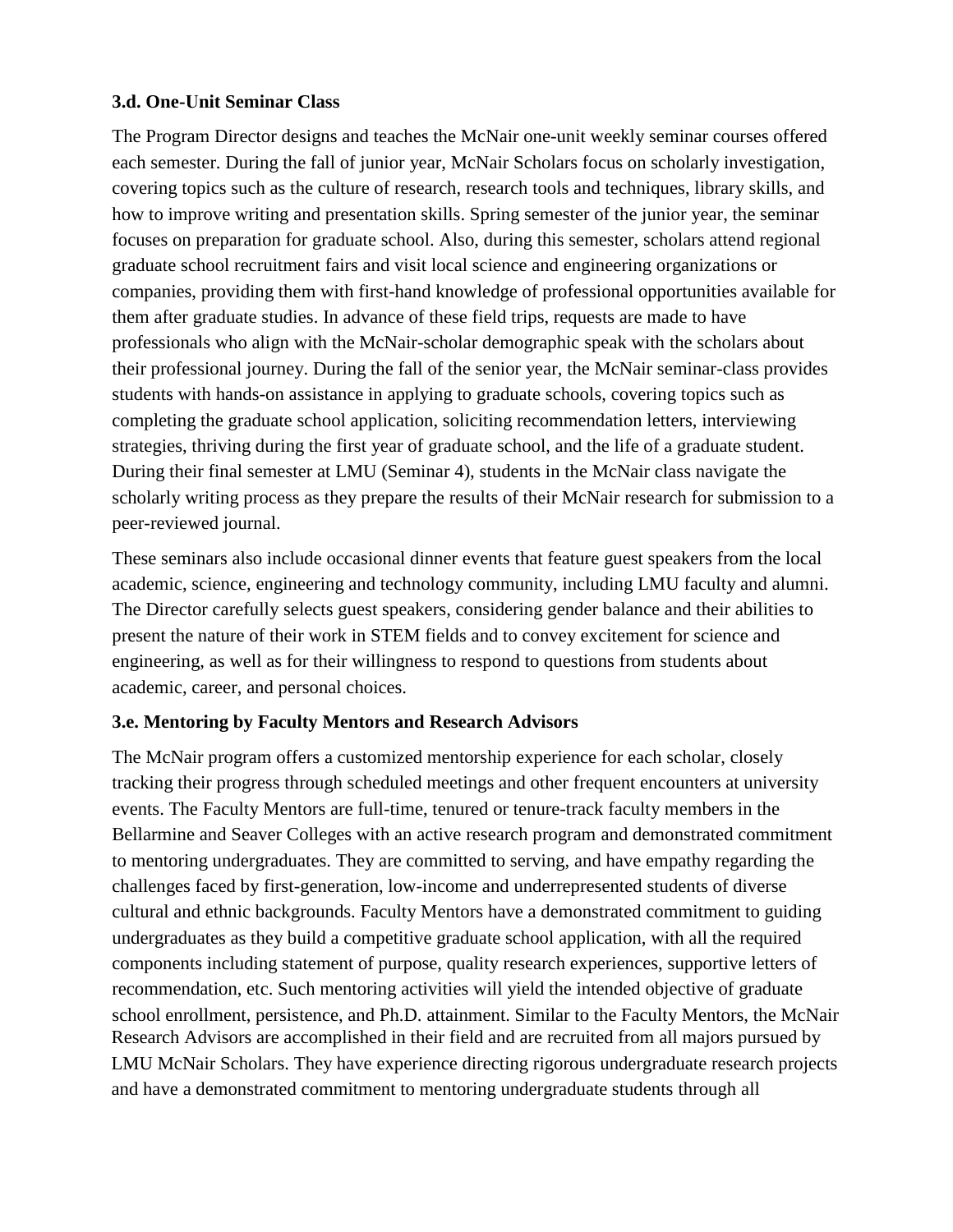components of research. There are McNair alumni who are full-time faculty in the Bellarmine and Seaver colleges, and an effort is made to include them in the collection of Faculty Mentors and Research Advisors.

#### **3.f. Financial Support**

McNair program provides direct financial assistance for the scholars in a variety of different ways. Such support include assistance with the graduate school application process, GRE test preparation and test registration processes, support for conducting summer research at LMU, and support for attending conferences. In addition, the McNair Team provides assistance with the graduate school application process, provides assistance in securing financial support to finance doctoral studies, monitors participants' needs to ensure that they are receiving necessary services, provides opportunities for McNair students to visit Ph.D. granting institutions and their departments of interest, and communicates with parents of the participants to advance their understanding of the benefits of attending graduate school and generate support for their child's decision to enroll in a Ph.D. program.

## **3.g. Summer Experience**

Since an understanding and familiarity with research is paramount to success in graduate school, the summer is an opportune time for undergraduates to gain first-hand research experiences of their own. To broaden our students' understanding of academia, we highly encourage them to seek research opportunities outside their home institution. In the spring of their junior year, our scholars are required to investigate options at other universities, government labs, and research centers for the summer. In addition, they must identify and communicate with a faculty member at Loyola Marymount University with whom they would be interested in engaging in a research project.

Many of the sites that offer research experiences to undergraduates during the summer provide additional programming such as GRE training, conference preparation, and sessions to develop presentation skills. Consequently, for those students who elect to remain at LMU to conduct research during the summer, we have constructed a rigorous framework to complement their research activities. Once students have identified a faculty member with whom they wish to work, they must write a proposal that outlines their course of action for research during a period that extends for eight weeks in the summer. During those two months, our McNair Scholars meet on a weekly basis to present their work to a panel of approximately six rotating faculty members, called summer associates. We have roughly 15-20 faculty members that participate in our weekly sessions, which always begin with an informal dinner that includes conversations about issues surrounding research, graduate school and academia at large. This is followed by a director-led discussion or presentation on topics such as making the most out of conference attendance, putting together poster presentations, or preparing for the GRE. Afterwards, the students deliver formal PowerPoint presentations on their research progress, which is the central focus of the evening.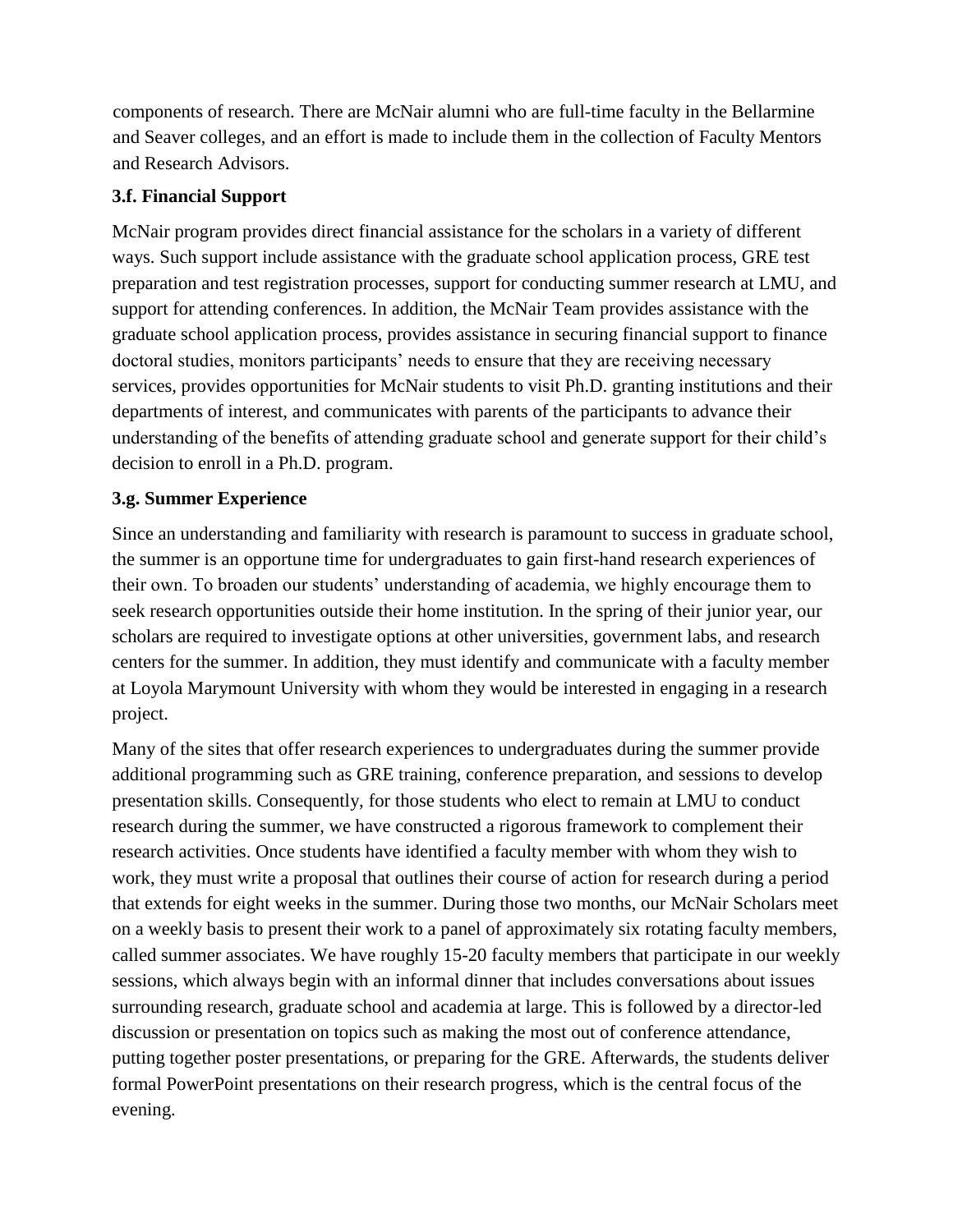about our scholars' presentation style, delivery of content, and then pose demanding questions. The students already had their own research advisors over the summer, but this was an opportunity for them to present their work to an educated audience who knew nothing about their work (or even their field). Our goal was for them to gain a deep enough understanding of their investigations that they can articulate their progress to someone outside their college. From the first week to the eighth week of the summer sessions, feedback from the faculty panelists evolves from commentary about stylistic choices to challenging questions about methodology and the conclusions that students made in their research. Our intention is for our students to gain an understanding of the experiences they will face when they present their research in multiple venues. In the beginning weeks, students are essentially providing an overview of their plans for the upcoming months. At this juncture, our faculty panel members provide constructive feedback

#### **3.h. Conference Preparedness**

After our senior scholars engaged in research with faculty over the summer, we continued to provide workshops during the school year, which focused on presentation skills, conference preparation, and an overview of graduate school preparedness, including a GRE preparation course. After the summer, our students presented at multiple external venues, which included the Berkeley McNair Symposium, the national SACNAS (Society for the Advancement of Chicanos and Native Americans in Science) conference, and the SCCUR (Southern California Conference on Undergraduate Research).

We used a multi-faceted approach in preparing our students for these conferences. All of them had given multiple talks in front of different audiences on campus. Students were provided opportunities to present their research to LMU faculty, students, researchers, and administrators at events such as the LMU McNair Induction Ceremony and Welcome Event, the LMU McNair Scholars Convocation, the LMU McNair Symposium, and for those who remained on campus during the summer months, at the weekly summer workshops.

Many of these conferences included workshops that complemented and reinforced the ideas we discussed with the scholars during the year. We require students to attend these workshops, and we encourage them to network with researchers at different levels, including faculty members, government and industrial workers, post-doctoral researchers, graduate students, and other undergraduates. So that students feel more at-ease when trying to network in an unfamiliar environment, we prepare them to give one- to two-minute "elevator speeches" in order to break the ice with other researchers.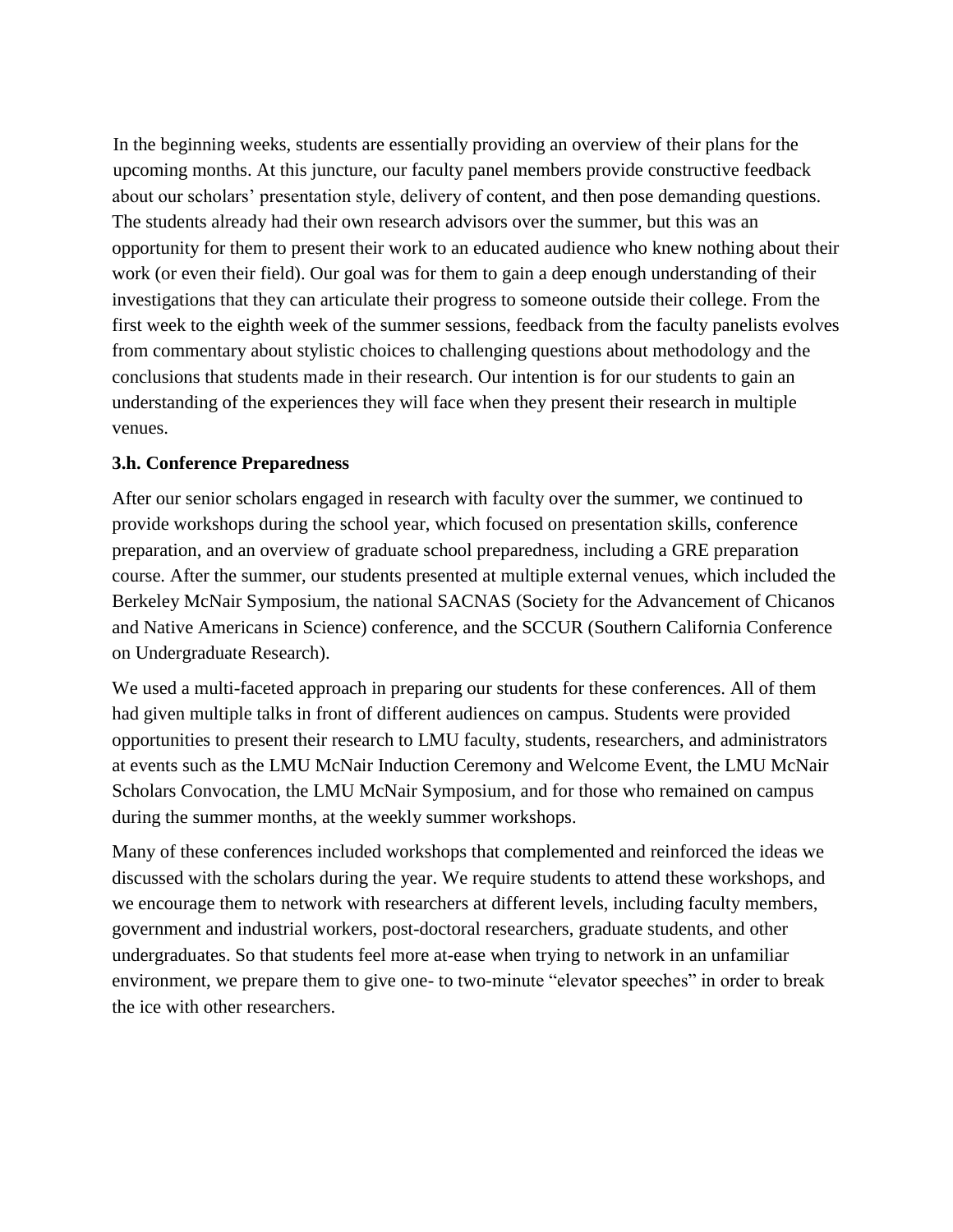#### **3.i. Engagement with families**

give research presentations, which is extraordinarily revealing to family members who occasionally question exactly what their sons and daughters are doing late at night in the lab. We also bring inspiring keynote speakers who tout the importance of diversifying the next generation of researchers. Perhaps most importantly, we hold bilingual sessions for the families of the students while conducting a separate workshop for the students. During these bilingual sessions, we break the families into small groups to discuss potential career paths for their children, and the level of commitment required to obtain a research position. These discussions are always intense and often emotional, as parents gain a deeper understanding of their children's aspirations and how they will have an opportunity to obtain a job with a respectable salary while influencing the future of scientific research that directly impacts the globe. Sometimes the issues discussed are quite deep and personal, and other times they are detailed and logistical. There have been numerous occasions when parents had not realized that their children will not necessarily accrue further debt while in graduate school, which is immensely important to a family who may have struggled to find the financial resources to support a college student in the first place. In the fall, family and friends of the scholars are invited to attend the LMU McNair Scholars symposium, which is a day-long event. Since the majority of the scholars are first-generation college students, families do not always have personal experience navigating the academic journey. In addition, they do not always have a solid understanding of what is entailed in student research. During this event, families get an opportunity to see the scholars in action. The scholars

#### **4. Favorable Structural Factors at LMU and Factors that Promote and Sustain...**

#### **4.a. Faculty Member as Director**

While directing the McNair Scholars Program, faculty members are often pulled in multiple directions, trying to balance the duties of teaching; engaging in department, college, university and professional service; and maintaining an active research program. The challenges that arise when a faculty member juggles these responsibilities must be seriously considered for the sake of the faculty member and the longevity of the program.

However, the advantages of having a faculty member direct the program are numerous. Faculty members usually have a rapport with their colleagues and can often communicate directly with them to gain a deeper understanding of the experiences faced by students in the classroom as well as the research lab. In addition, since faculty members are active researchers themselves, they are better prepared to have more in-depth conversations with the students about their projects as well.